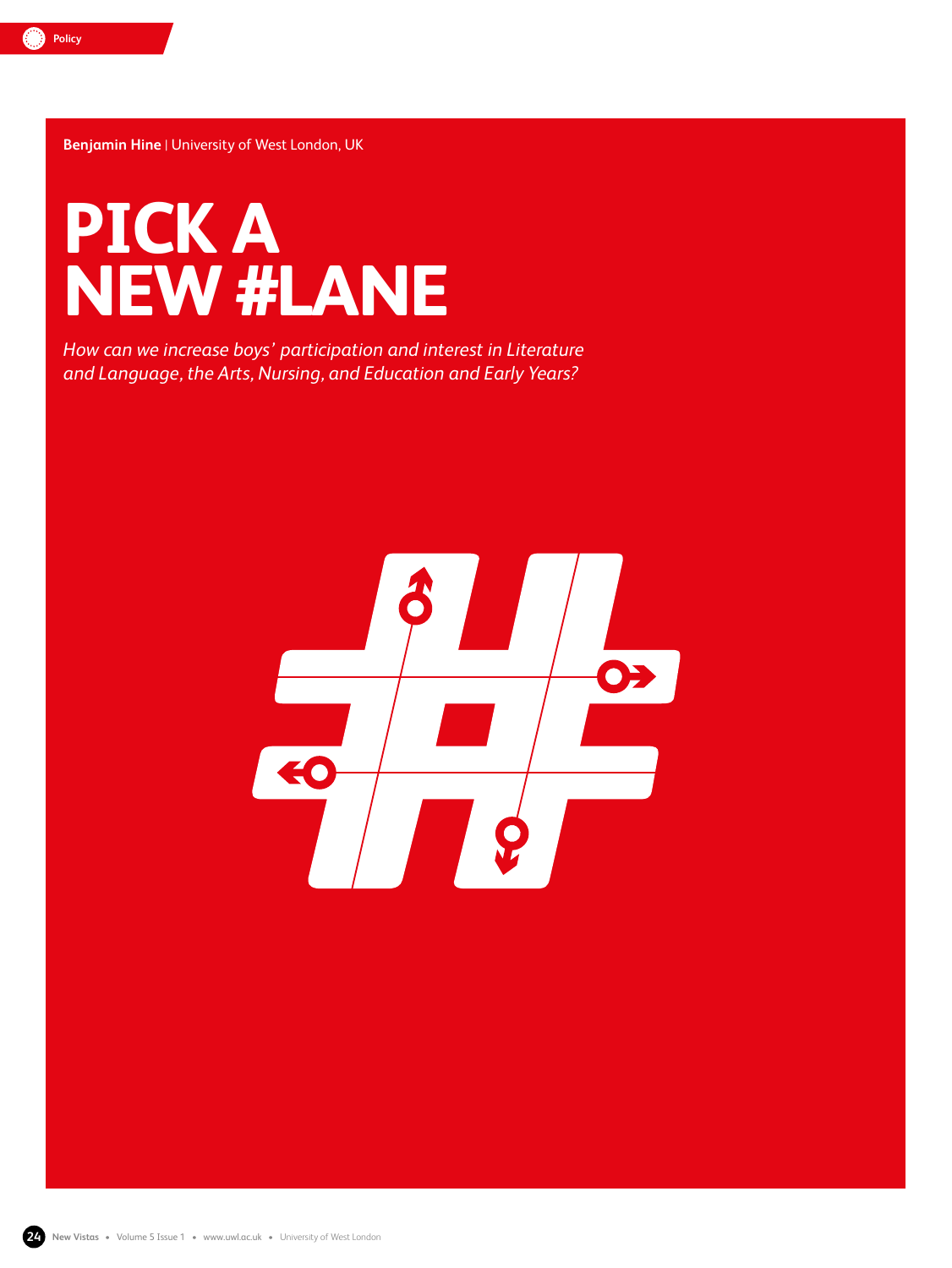hilst the importance of encouraging girls and women to enter and participate in subject areas and professions typically **M** hilst the importance of encouraging and women to enter and participe subject areas and professions typ dominated by boys and men is now widelyacknowledged, initiatives promoting movement in the opposite direction are yet to take shape. So how can we encourage boys' interest in traditionally 'feminine' subjects, and why does it matter in the first place?

## **Getting girls into STEM**

For several years, a critical awareness has blossomed regarding the importance of getting girls into STEM (Science, Technology, Engineering & Mathematics) subjects and careers. Specifically, a number of grassroots, charity-backed, and government funded initiatives have emerged to encourage girls and young women to branch into these traditionally 'masculine' disciplines. Such programmes (like girlsintostem.co.uk, or the WISE campaign) have arisen within a broader context of increasing equality and liberation for women and girls worldwide, particularly in Western democracies, and are based on both Liberal and Socialist feminist principles emphasising freedom of choice and economic empowerment respectively as essential in the pursuit of equality. This has been complimented by an increasing evidence base suggesting that, whilst biological influences on gender identity are not immutable, gender differences in behaviour, including subject choice, are largely shaped by the environment (O'Siochru, 2018).

The necessity of such campaigns is supported by both statistics and research. For example, whilst most STEM subjects receive as equal share of male and female entrants at GCSE level, the numbers skew dramatically at A-Level in favour of boys (take Computing 88%, Physics 77%, Economics 68%, and Mathematics 62% as examples; Joint Council for Qualifications, 2018). This trend continues at degree level (e.g., 82% of Computer Science undergraduates are male; HESA, 2017) and in the associated occupations and industries (e.g., only 16% of IT Professionals are women, ONS, 2018). Such patterns are identified as reflections of outdated patriarchal values and roles which label such subjects and professions as 'better suited' to men and their associated abilities, which in turn restrict and discourage girls from choosing STEM career paths. Indeed, research supports the idea that agents in the environment (such as parents and teachers) directly shape and influence girls' choice of subject at school and beyond (see Blakemore, Berendaum & Liben, 2009, for review), and that such messages influence girls' estimations of their own abilities (which are not reflective of

actual performance; Salikutluk & Heyne, 2017). It is therefore no wonder that so many organisations are now interested in addressing the dearth of girls entering into STEM professions, both in order to honour commitments to gender equality and freedom of choice, but to also increase access to the considerable earning potential attached to careers in these disciplines.

# **The missing picture**

However, whilst campaigners have justifiably concerned themselves with the important task of increasing young girls' participation in STEM, an equally important equality issue has thus far been overlooked. Put simply, there has been little to no interest in promoting young boys' participation in traditionally 'feminine' subjects and careers, like the Arts, Literature, and health sciences, or in getting them into traditionally female-dominated careers, such as Nursing, Early Years Education, and the creative industries.

The lack of discourse around this issue is deeply surprising when examining the complimentary statistics for these subjects and professions. For example, for almost every 'male-dominated' subject at the STEM end of the spectrum, a 'femaledominated' counterpart exists at the Humanities, Language, Literature and Arts end. Indeed, as Table 1 (page 29) highlights, the problem of femaledominated subjects at A-Level and within Higher Education is just as pervasive, and extreme. Examining a few select areas in more detail further highlights the extent and gravity of the issue.

### **Literature and languages**

In their excellent 2018 Psychology Today article, Schwanenflugel and Knapp present some of the most worrying statistics surrounding boys' engagement with reading. For example, that boys have scored lower than girls in reading at all grade levels every year since 1992, and that the gap grows larger as children grow older (Schwanenflugel & Knapp, 2018). The authors also provide some of the reasons why boys, on average, make a slower start in reading, and may have more trouble engaging with reading as an activity. Importantly, they highlight the disconnect between the expectations we place on boys to be highly physical and outdoorsy, and the quiet, calmness of reading, which may discourage boys from developing an interest from a young age. Their observations, which are supported by an increasing number of reports and studies, are particularly alarming when considering the importance of early reading on later school success.

The lack of boys choosing to pursue subjects related to literature and language (as well as modern

*Whilst campaigners have justifiably concerned themselves with increasing young girls' participation in STEM, an equally important equality issue has thus far been overlooked. There has been little to no interest in promoting young boys' participation in traditionally 'feminine' subjects and careers, like the Arts, Literature, Nursing, Early Years Education, and the creative industries*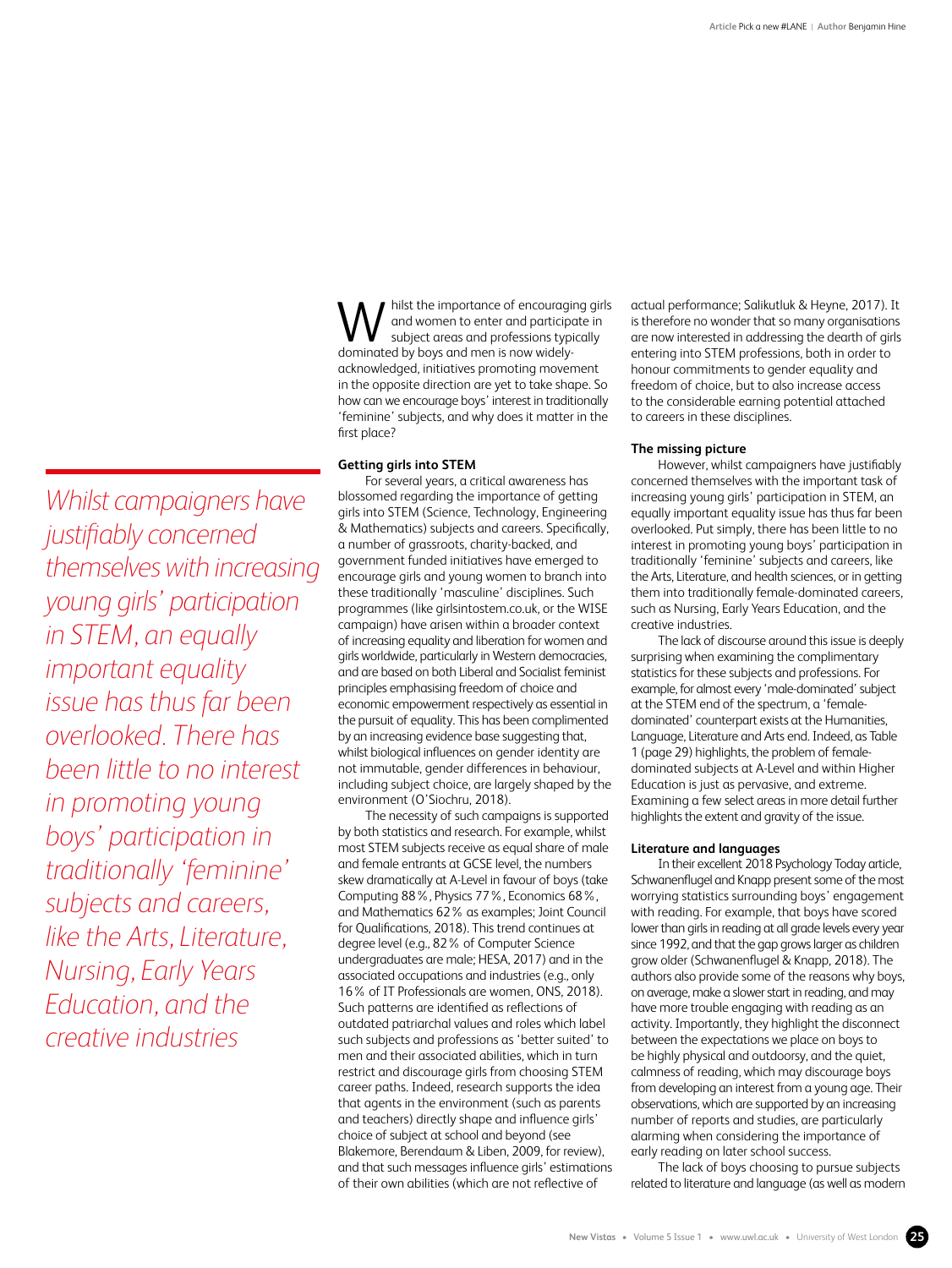language subjects), is reflective of their disinterest, and may both result from, and contribute to, the labelling of these subjects as 'feminine'. For example, only 24% of students taking English Literature A-Levels were male, as were only 31% of students studying English Language. Modern languages fare no better, as French, Spanish, and German all enjoy more female than male entrants (33%, 32% and 39% male students respectively). This pattern is reflected at both degree level, where women make up around 70% of undergraduates pursuing a 'languages' degree (HESA, 2017), and in occupational statistics, with women making up 60% of authors, writers and translators (Office for National Statistics, 2018). In short, reading has a boy problem.

### **The Arts**

This attritional pattern is reflected in another typically 'feminine' subject area – the Arts, with boys comprising only a quarter of those taking Art A-Level in the UK. Figures for performing/expressive arts are even more striking, with boys making up only 8% of entrants (a total of 126 boys across the country). This is again reflected in uptake at university level, with only 36% of those taking degree programmes related to 'Creative Arts & Design' being male (HESA, 2017). And, whilst men are healthily reflected in some arts occupations (such as entertainers and presenters, musicians, and photographers) they constitute less than 8% of dancers and choreographers nationwide (Office for National Statistics, 2018).

The stigma surrounding the Arts begins in childhood, as detailed by Doug Risner (2009), in 'What we know about boys who dance', stating 'From an early age, many young girls are encouraged to pursue dance as a gender-appropriate activity, whereas it is something largely avoided by boys, who are rapidly learning and synthesising appropriate male behaviour, which generally means avoiding all that is feminine, homosexual or un-masculine to any degree' (p. 62). In other words, as outlined for reading above, boys are likely to absorb gendered information from the environment which either directly or indirectly positions activities like the creative arts and dancing as inappropriate for them, as boys; messages which are often reinforced by important figures in the environment, along with the media. In this sense, such subjects are deemed as either not aggressive, loud or physically challenging enough for boys, or that they are too physically/emotionally expressive or flamboyant.



# **Nursing (and Allied Health Sciences) and Education/the Early Years**

Along with artistic pursuits and reading, boys also receive discouragement from engaging in pretend play relating to 'lower status' care roles, including childcare. This includes, for example, interacting with dolls, and playing 'house' with peers (or rather, discouragement against playing any kind of father role that isn't solely constructed around work, or being a 'provider'). Such dissuasion occurs within the context of broader parental disapproval of boys' gender atypical play, and in the policing of their feminine behaviour (Kollmayer, Schultes, Schober, Hodosi, & Spiel, 2018). As such, it is argued that boys are often prohibited from developing skills centred around nurturance and care, as well as related emotional and socio-cognitive capacities such as empathy.

It is therefore no surprise so few boys consider careers in Nursing and the Education sector, particularly the Early Years. For example, only around 10% of nursing students in the UK are male HESA, 2017), with this figure directly reflected in the 11% of registered nurses who are male (Office for National Statistics, 2018). Such low figures are echoed across a whole suite of 'caring' professions including Midwifery, Health and Social Services, Healthcare, Psychology, Social Work, therapy professionals and other healthcare associate professions. Teaching and the provision of childcare suffer similarly uninspiring numbers. For example, in 2018 only 2% of UK workers in early years settings were male, with two out of every three councils stating that they employ no men at all in these roles (Hemmings, 2018). Moreover, only 26% of teachers in primary (15%) and secondary schools (38%) are men (Office for National Statistics, 2018), suggesting that, whilst male participation appears to increase as children get older, such careers are still overwhelmingly female-dominated.



*Masculine stereotypes of being authoritative, selfassured, ambitious, and more logically minded supposedly therefore place men in a better position to enter more scientific and business-oriented professions*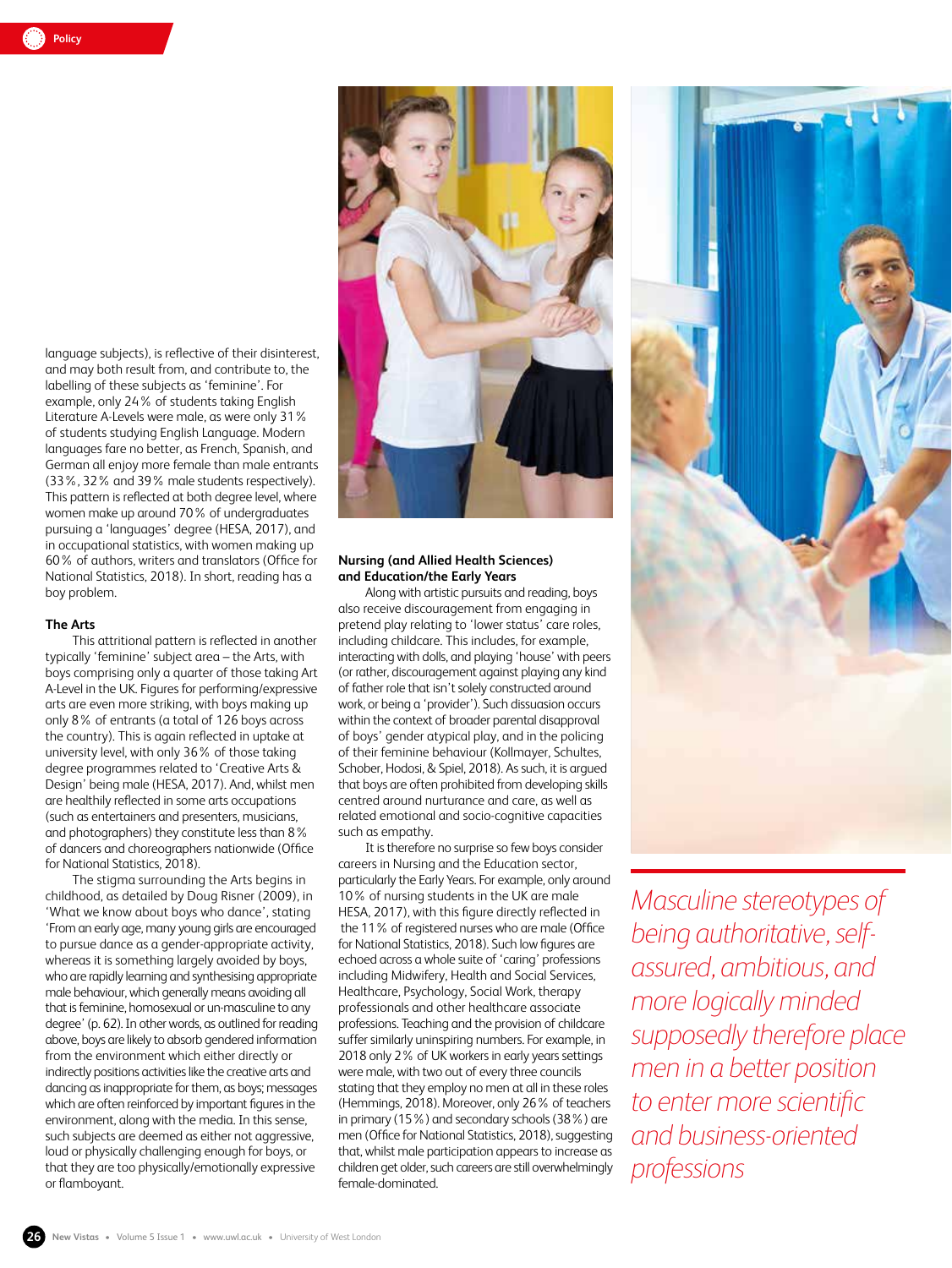

## **Patriarchy and hegemonic masculinity**

So where are all the men? Ironically, the same explanation can be given for both the dearth of males choosing the subjects and professions described above, and the under-representation of women in STEM subjects. In that, both phenomena stem from the notion that particular traits, activities, roles and professions are associated with either men or women. For example, characteristics associated with femininity such as being kind, sensitive, nurturing, emotional, caring and attentive supposedly place women in a better position to fulfil societal roles relating to care, such as nursing, teaching and childcare – both paid and unpaid. Masculine characteristics of being authoritative, self-assured, ambitious, and more logically minded supposedly therefore place men in a better position to enter more scientific and business-oriented professions.

In brief, the two principal issues with patriarchal explanations of gendered behaviour are as follows. Firstly, gender expression and biological sex are often conflated or too strongly linked (that is, that men and women are presented as only capable of displaying masculine and feminine traits respectively, or that displaying such traits is only appropriate for one sex). Such ideas purport that this is the way individuals are biologically programmed – ignoring environmental explanations. This approach results in, and is further strengthened by, the second issue; the presentation of the two sets of characteristics as binary (that is, that masculine and feminine behaviours are mutually exclusive, and that one must principally display either feminine or masculine traits). This acts in a limiting capacity for various behaviours – as individuals feel falling into one category excludes them from the other.

Such issues are exacerbated by the politicisation of gender ideology and debate, as well as the complex and undefined nature of the relationship between biological sex and gender identity and behaviour. However, regardless and arguably because of the complexity of that relationship, it can and should be argued that, even if some or most of our gendered behaviour does have some relationship to biological sex, no individual should be disbarred or discouraged from displaying any form of 'gendered' behaviour, be it masculine or feminine, if they are capable of doing so. It can further be argued that enough evidence now exists to demonstrate a significant learned component to gendered behaviour, and that the conceptualisations of masculinity and femininity, and associated appropriateness of behaviours for men and women, are, in part, constructed. Indeed, one of the principle outcomes of multiple feminist movements is the acknowledgement of the existence of a socially constructed gender ideology, and that, when challenged, women are capable of displaying whichever feminine or masculine traits they wish, providing they are presented with the opportunity.

Problematically, within such a framework, value is not only assigned based on congruent versus incongruent performance of gendered behaviour, but to the differing sets of behaviours themselves. Put simply, the construction of gender outlined above also places a greater value on masculine traits and characteristics, particularly those characteristics viewed as most honourable and admired, otherwise known as hegemonic masculinity (Connell, 2005). Importantly, this means that society views many masculine traits as inherently desirable, and boys in particular are encouraged to orient themselves to and strive towards such an archetype. Moreover, this model also presents feminine characteristics as carrying low value and status, not only in terms of societal perceptions of those behaviours, but in the intrinsic and extrinsic rewards associated with them (for example, the lower status and pay afforded to many female professions).

Understanding gender in this way carries two important implications. Firstly, it explains why feminist scholars have been able to successfully argue for the liberalisation of behavioural repertoires available to women – for whilst this violates a pervasive societal pressure for gender conformity, this is to some extent compensated by the performance of [masculine] behaviours that are still societally valued. Secondly, it explains the absence of a parallel debate concerning the relaxation of male gender role norms, as the performance of feminine behaviours is judged in the context of the lesser societal value placed on such actions and the compromise to hegemonic masculinity ideals.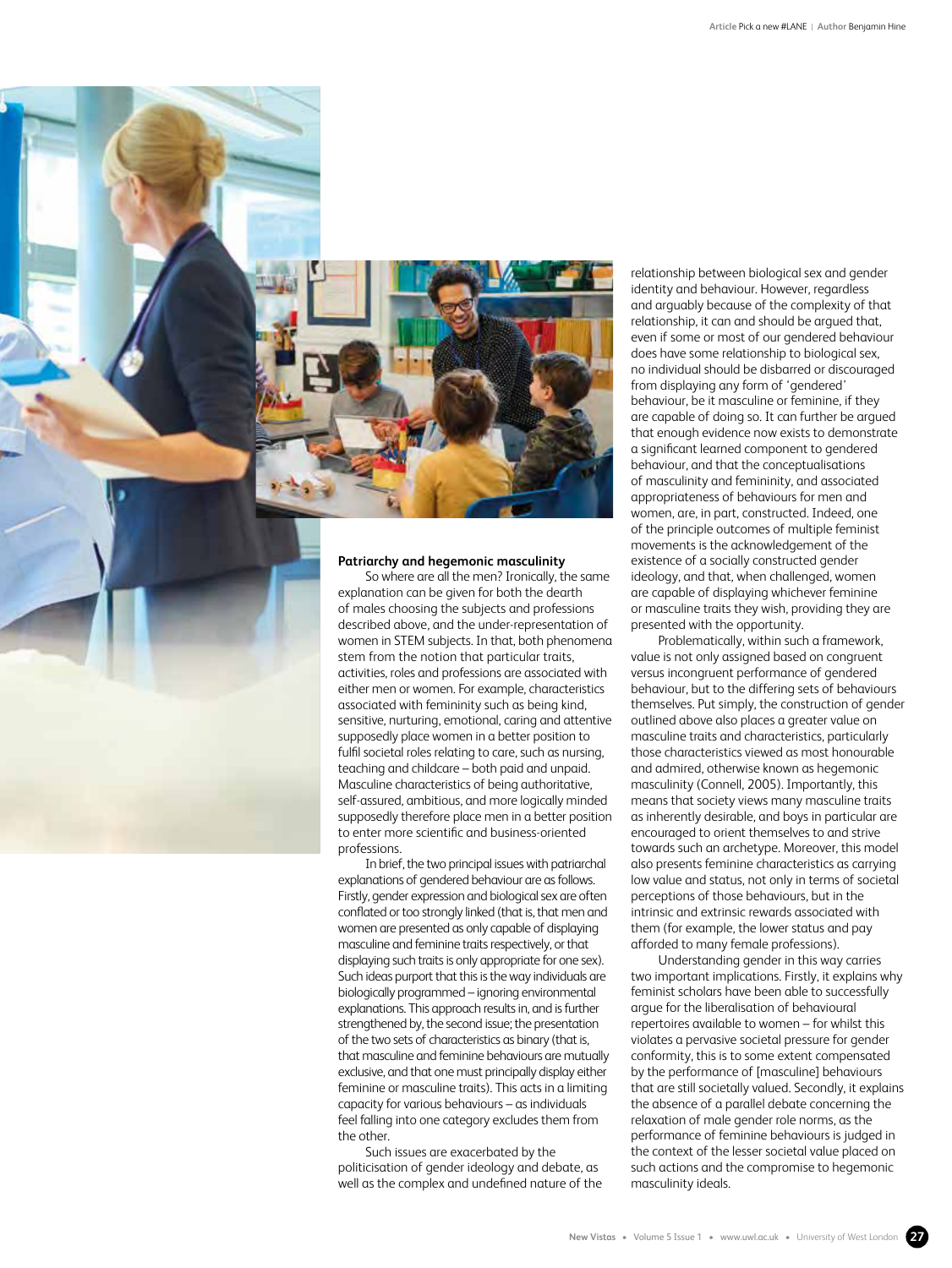# **It's time to talk boys**

The arguments outlined above therefore present a tremendous challenge for scholars, businesses and individuals in the fight to pursue a true equality agenda; one which incorporates and values freedom of choice for boys and men as well as girls and women. But several arguments present as to why it is time to stimulate discussion surrounding boys' participation in typically 'feminine' subject and careers:

Some arguments have been put forward regarding the existence of a possibly unique male contribution to various industries, particularly in the education sector and improving experiences of school for young boys. Such proposals either: outline the unique contribution of male teachers, purely by virtue of being male; highlight the influence of male role models on boys' perceptions of school, academic achievement and positive masculinity, or both. Both arguments centre around male teachers as mediators between a restrictive and incompatible school environment and young boys, as those who are uniquely situated as having 'been through' the experience of boyhood and associated masculine expectancies. This also positions male teachers in a powerful pastoral position, as many boys might only feel comfortable talking about sensitive, intimate or sexual issues with another man. Similar representations are made regarding nursing, where some male patients may feel more comfortable with a male nurse. And whilst such arguments are usually rooted in the problematic essentialist assumptions outlined in the previous section, they should not be overlooked, as, whether due to biology, socialisation, or both, the childhood experiences of boys and girls are often markedly different, and this may provide a unique insight for men in these professions.

Even if the contribution being made by such men is not unique to being male, it is unique to them as individuals, and they should feel free to give it. In this sense, and in line with radical feminist theory to liberate everyone from an unjust society by challenging existing social norms and institutions (Willis, 1984), it is important to address the issue of choice for both men and women in the context of gendered behaviour. Thus far, as the party more significantly disenfranchised from more highly rewarded occupational choices, the conversation has largely centred around increasing avenues of participation for women. However, challenging barriers to choice for both men and women benefits everyone, as it serves to erode the oppressive gender structures which benefit no-one.

By institutionally, societally and individually promoting freedom of choice in this way, the

experiences of those already within gender 'atypical' professions will also improve, as stigmatisation and stereotypes are both gradually eroded. This is important in preserving the occupational choices of those individuals who have already chosen to defy societal expectations, and to protect their job satisfaction and professional longevity.

Finally, encouragement of such discourse and increased participation by men in 'feminine' subjects will also likely alleviate anxiety and gender-role stress in younger children who wish to enter gender 'atypical' professions. Indeed, children experience a high level of strain in navigating their membership to differing social groups, and in maintaining performance of behaviours deemed as congruent to that membership. The more we can remove this tension the better.

### **Getting boys to pick a new #LANE**

So, how do we get boys engaged in these areas? The steps outlined below provide some directions in meeting this challenge.

In a world characterised by technology and social media, having a catchy, coherent and effective centre point for a campaign is crucial. For example, the hashtags of #STEM and #GirlsinSTEM on platforms like Twitter have made it easy for efforts from multiple bodies and organisations to become synthesised, and easily located. This article therefore proposes #LANE (Literature/Languages, Arts, Nursing, Education/Early Years) and #PickaNewLANE as the hashtags around which to centre this a corresponding movement for boys, and to provide a singular voice for those wishing to support this cause.

No movement or campaign is effective without substantial support from reputable and powerful bodies. Just as with the campaign to get girls in STEM, there needs to be a recognition of the issue from governmental and charitable bodies; as well as a desire to provide both the funding and the political will to address the issue. This will be difficult, due to the issues outlined above in recognising this as a problem at all, and due to the subjects and career areas involved. However, the arguments put forward in this piece should capture the attention of any who truly claim to be in favour of gender equality.

Educational bodies, from Early Years settings up to Higher Education institutions, have a role to play. In earlier settings such as primary and secondary schools, institutions and educators should promote and encourage flexibility in subject choice, and provide impartial career advice to both young boys and girls which cater to the child's interests, rather than their sex. Admittedly, this is not easy to distinguish, as children's experiences are often shaped

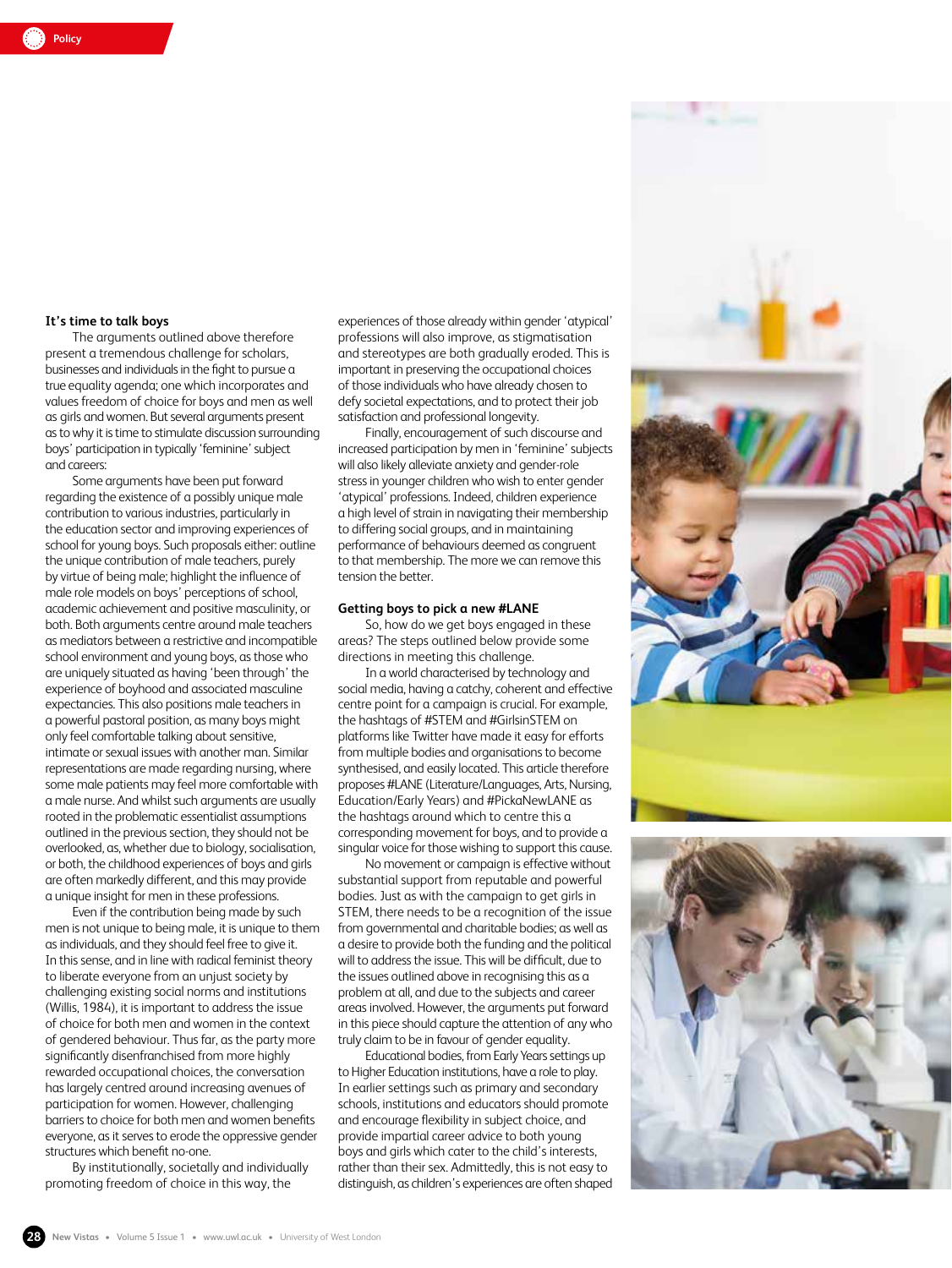*Increased participation by men in 'feminine' subjects will also likely alleviate anxiety and gender-role stress in younger children who wish to enter gender 'atypical' professions*

| <b>Subject</b>                | <b>Male Entrants</b> | <b>Female Entrants</b> | <b>Total</b> | % Male* |
|-------------------------------|----------------------|------------------------|--------------|---------|
| Computing                     | 9075                 | 1211                   | 10286        | 88%     |
| <b>Physics</b>                | 29422                | 8384                   | 37806        | 78%     |
| <b>Mathematics (Further)</b>  | 11577                | 4580                   | 16157        | 72%     |
| <b>Other Sciences</b>         | 1919                 | 792                    | 2711         | 71%     |
| <b>Economics</b>              | 21211                | 9599                   | 30810        | 69%     |
| <b>ICT</b>                    | 3871                 | 1772                   | 5643         | 69%     |
| Design and Technology         | 7227                 | 4221                   | 11448        | 63%     |
| <b>Mathematics</b>            | 59270                | 38357                  | 97627        | 61%     |
| <b>Business Studies</b>       | 19633                | 13234                  | 32867        | 60%     |
| <b>Physical Education</b>     | 6724                 | 4583                   | 11307        | 59%     |
| <b>Political Studies</b>      | 9393                 | 8571                   | 17964        | 52%     |
| <b>General Studies</b>        | 1726                 | 1696                   | 3422         | 50%     |
| <b>Music</b>                  | 3145                 | 3106                   | 6251         | 50%     |
| Geography                     | 16310                | 17228                  | 33538        | 49%     |
| Chemistry                     | 25574                | 28560                  | 54134        | 47%     |
| <b>Critical Thinking</b>      | 12                   | 14                     | 26           | 46%     |
| <b>History</b>                | 21803                | 27134                  | 48937        | 45%     |
| Media/Film/TV Studies         | 11288                | 14096                  | 25384        | 44%     |
| <b>Other Modern Languages</b> | 4096                 | 5577                   | 9673         | 42%     |
|                               |                      |                        |              |         |
| German                        | 1220                 | 1838                   | 3058         | 39%     |
| All other subjects            | 3849                 | 6223                   | 10072        | 38%     |
| <b>Classical Subjects</b>     | 2134                 | 3523                   | 5657         | 38%     |
| Biology                       | 23495                | 40324                  | 63819        | 37%     |
| Irish                         | 122                  | 210                    | 332          | 37%     |
| Law                           | 3967                 | 7298                   | 11265        | 35%     |
| Spanish                       | 2680                 | 5575                   | 8255         | 32%     |
| English Language              | 5615                 | 12434                  | 18049        | 31%     |
| French                        | 2646                 | 6067                   | 8713         | 30%     |
| Drama                         | 3362                 | 7877                   | 11239        | 30%     |
| Religious Studies             | 5837                 | 14690                  | 20527        | 28%     |
| English Language & Lit.       | 2684                 | 6992                   | 9676         | 28%     |
| <b>Communication Studies</b>  | 314                  | 848                    | 1162         | 27%     |
| Psychology                    | 14845                | 44863                  | 59708        | 25%     |
| Art & Design Subjects         | 10683                | 32351                  | 43034        | 25%     |
| English Literature            | 10425                | 33865                  | 44290        | 24%     |
| Sociology                     | 8001                 | 26872                  | 34873        | 23%     |
| Welsh                         | 114                  | 422                    | 536          | 21%     |
| Performing/Expressive Arts    | 126                  | 1394                   | 1520         | 8%      |

**TABLE 1:** Number of Male and Female Entrants for A-Level Subjects in the UK

*\* Subjects with over 60% male entrants are shown in white text, and those with over 60% female entrants are shown in black text*